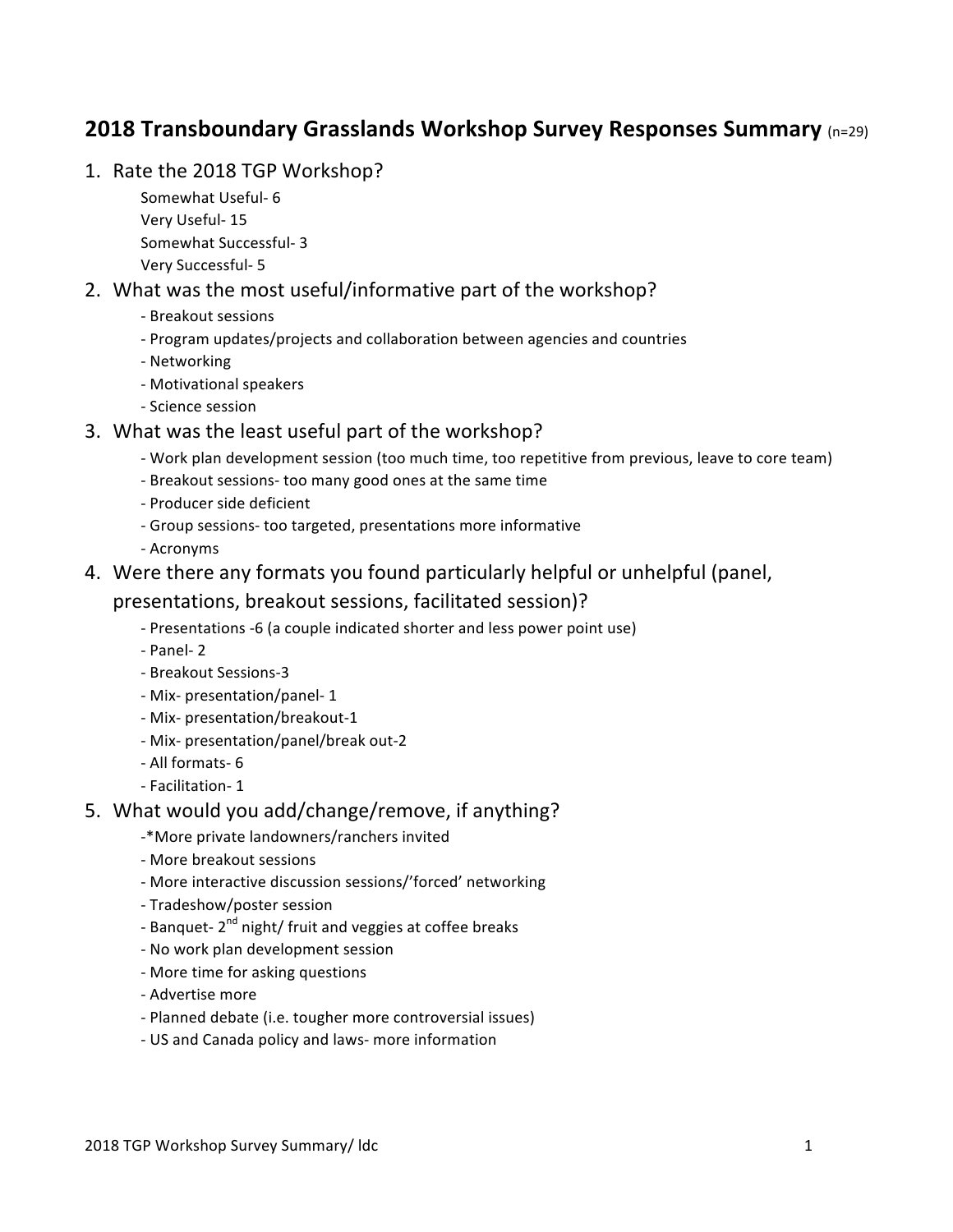- 6. What is the single most important contribution you feel you can now make following this workshop (with respect to transboundary grasslands initiatives)?
	- Information sharing/ ongoing conversations/ spreading the word-communications

- Connecting people and programs/ new contacts made/ networking/ working with landowners, farmers, ranchers

- Learning/Awareness/staying informed/ others perspectives
- Following up on actions/ involvement/ collaborating potential
- Data sharing availability needed
- Gates for pronghorns

# 7. If there is another transboundary grasslands workshop, what do you think the focus should be?

- Organic certification and conservation?

- Conservation financial incentives, how to value conservation/stewardship programs, incentive stewardship, conservation efforts and implementation (missing)

- Advancing the work plan/communications/ coordination
- Working with ranchers/producers, outreach, landowner perspectives and involvement
- Updates on work completed in areas/ how jurisdictions can move successful work across boundaries
- Identifying drivers of continued habitat conversion and identifying solutions, indicator species for grassland health and programs to promote working grasslands and limit conversion
- Focus on new initiatives and feedback from landowners
- Invasive species
- Filling data gaps, data sharing
- Aboriginal perspectives theme
- Legislation across jurisdictions (e.g. species at risk, cultivation of native prairie), private property rights
- Communications, messaging, awareness (US-Canada-World) more aware/appreciate this huge issue/problem
- Involvement with more landowners and students

# 8. If there is another transboundary grasslands workshop, whom do you think should be included as invitees (e.g. agencies, organizations, individuals)?

- More producers, landowners, private sector/landowners
- Everyone within the grasslands needs to attend
- All interested stakeholders
- Tribes/First nations, reserve local communities
- All levels government, local MP, municipal districts, state agencies, county conservation districts
- Agencies, organizations, university researchers, on-the-ground
- Guest speakers from other areas beyond the transboundary region (e.g. great plains region)
- As many as possible

- Specifically identified agencies: SK PCAP, SK Ministry of the Environment, Parks Canada, Sask Wildlife Federation, SK CDC, SK groups, SK government, Environment Canada, Wildlife Services (US Federal agency), Montana Dept of Livestock, Montana Governor's office, Montana Congressional Delegation